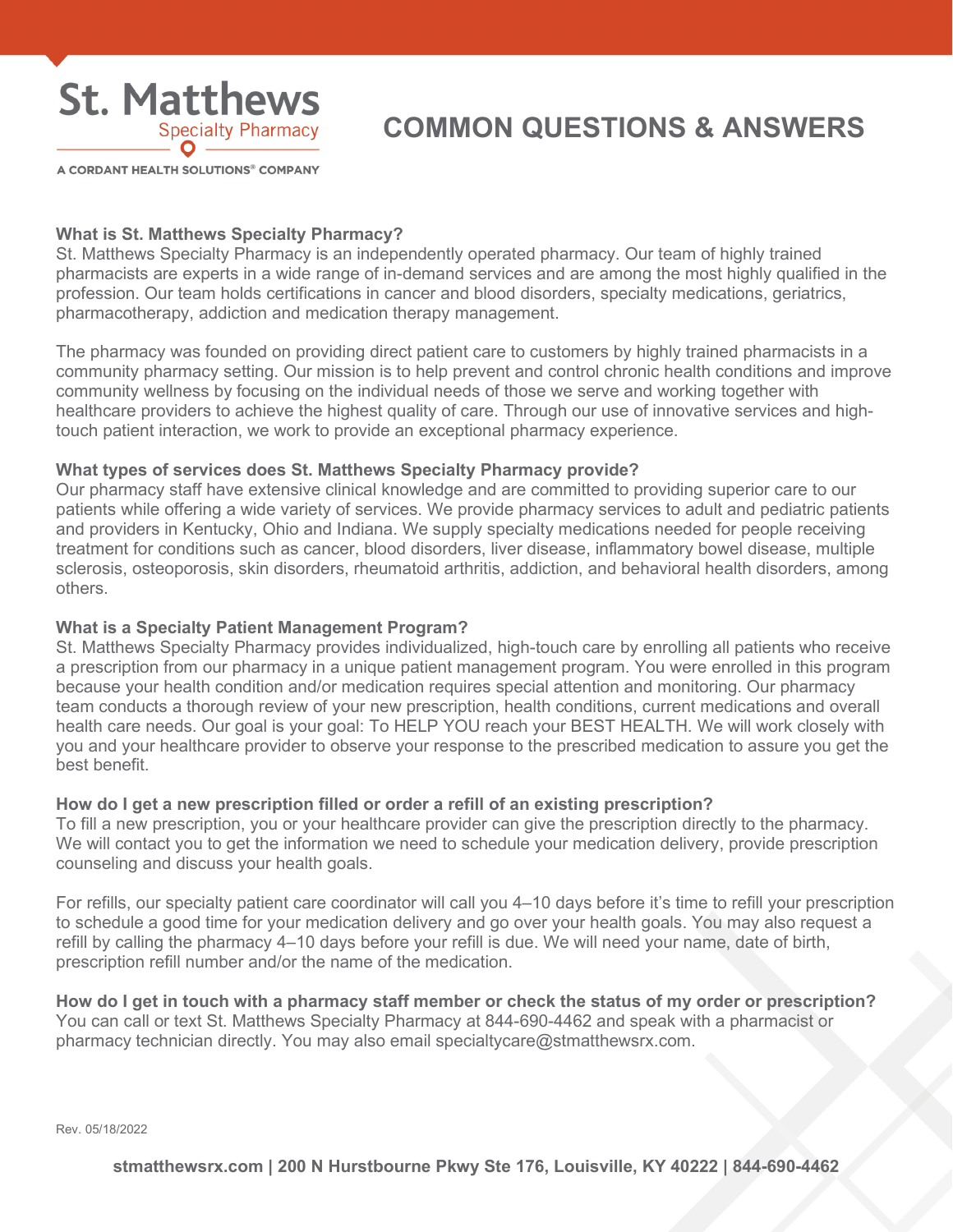

A CORDANT HEALTH SOLUTIONS® COMPANY

# **How will I receive my medication?**

Convenience and getting your medication on time is key. Your medication will be delivered to the address you choose in an unmarked and tamper-resistant package for your privacy and safety. Medications requiring refrigeration will arrive in a cold package and should be removed and stored in the refrigerator upon delivery. We also truly appreciate seeing our patients face-to-face! You are always welcome to pick up your prescription in person at the pharmacy.

# **Where is the pharmacy located and what are the hours of operation?**

The pharmacy is located at 200 N. Hurstbourne Parkway Ste 176 in Louisville, Kentucky 40222. The pharmacy's normal hours of operation are Monday–Friday from 9:00 a.m. to 5:00 p.m. Eastern Time. Access to pharmacy services is available outside of normal business hours, including holidays and weekend, to patients and providers who have an urgent need or a clinical question.

# **What is an "adverse reaction"?**

An adverse reaction is defined as any unpredictable, unintended, undesirable or unexpected response that a patient may have to medications. Based on published literature, such as "The Physician's Desk Reference," St. Matthews Specialty Pharmacy considers the following to be adverse drug reactions:

- Headache, tremors, dizziness, muscle spasms, confusion
- Nausea, vomiting, diarrhea
- Skin rash or flushing
- Low or high blood pressure, arrhythmia (irregular heart beat), rapid or slow heart beat
- Shortness of breath, slow or rapid breathing

# **What do I do if I experience an adverse reaction?**

Contact St. Matthews Specialty Pharmacy at 844-690-4462 or your prescribing provider to report the reaction. If reported to St. Matthews Specialty Pharmacy, the pharmacist will immediately contact the patient's physician, report the adverse reaction(s) and obtain instructions from the physician who may involve discontinuing the medication, or modifying the dose.

*In the event of a life-threatening emergency, please call 911.* 

# **What should I do if I have a concern about my medication?**

If you have any issues or concerns about your medication once you receive it, contact St. Matthews Specialty Pharmacy at 844-690-4462 to report the issue and obtain instructions from the pharmacist.

# **How do I transfer my other prescriptions to St. Matthews Specialty Pharmacy?**

We are happy to take care of all your prescription health care needs. Simply call our pharmacy and ask us to transfer your other prescriptions. We will need the name and phone number of the pharmacy that currently fills your prescription, and the name of the medication(s) you would like us to fill. We will complete the transfer process from there. If you are moving and need to transfer your prescription from our pharmacy, your new pharmacy may contact us to transfer the prescription using the same process.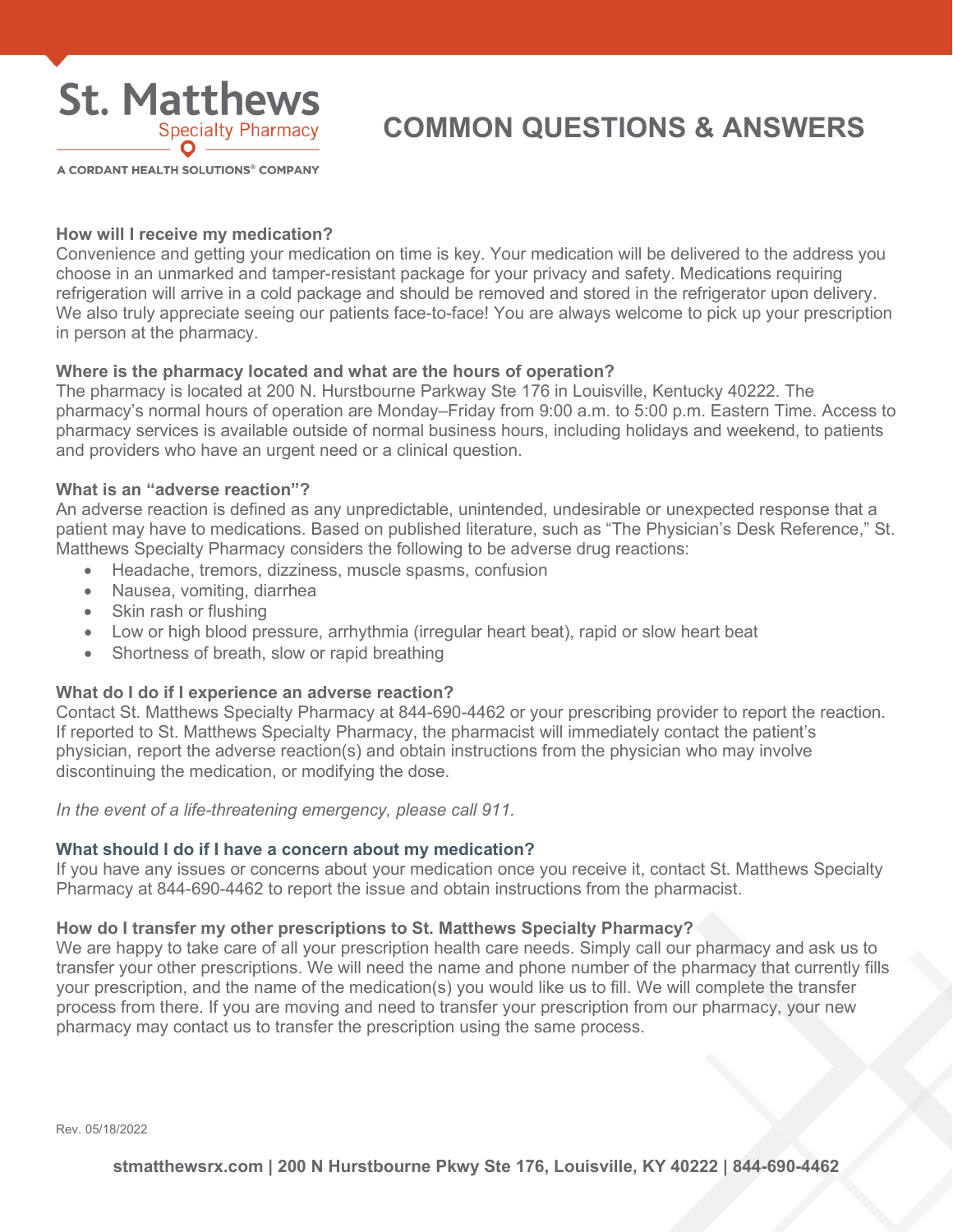

A CORDANT HEALTH SOLUTIONS® COMPANY

#### **What happens if there is a delay in my prescription order from St. Matthews Specialty Pharmacy?**

If your prescription will be delayed from the original delivery or pick-up date, the specialty patient care coordinator will call you. If you do not receive the medication delivery that you were expecting, call the pharmacy right away to report a missing delivery. In either case, we will work to ensure you have a continuous supply of medication(s) and are provided with the medication you need in a timely manner.

#### **Are there any advocacy support tools available for me?**

We know that many specialty medications and unique health conditions can be expensive. We may be able to help find non-profit foundational support or other patient assistance programs (PAPs) that can provide financial help for your medication. Additionally, we may also be able to provide educational information about your health condition and refer you to appropriate advocacy or support groups.

#### **How do I find out if the pharmacy is in- or out-of-network with my insurance or PBM (Pharmacy Benefits Manager)?**

Our pharmacy is contracted with all the main insurers and benefits vary from patient to patient according to their chosen prescription benefit plan. You can call your insurer to verify eligibility or contact our specialty care coordinator at 844-690-4462 to confirm your network status.

#### **How do I find out how much my prescription will cost?**

During the patient call, our specialty care coordinator will inform you of the price of the co-pay or co-insurance for your prescription upon prescription insurance approval. The cash price may also be provided upon request. If the prescription is not covered by insurance, the pharmacy staff will provide the cash price.

# **Will the pharmacy perform any substitutions of my prescription medication?**

Drug substitutions will not be performed without your prescriber's authorization.

### **What if my medication is not available through St. Matthews Specialty Pharmacy?**

We will help you get access to needed medications whether the prescription can be filled it at our pharmacy or if it needs to be filled at a different pharmacy. If your medication is not available at St. Matthews Specialty Pharmacy, or if your insurer requires that your prescription be filled at another pharmacy, we will notify you and your provider. We can help find the pharmacy that can serve you and your provider can send a new prescription to them or we will transfer your prescription.

#### **May I choose to not be in the Specialty Patient Management Program?**

Participation is strongly encouraged and designed to help you meet your health goals. The program is limited by the ability for the pharmacy to reach you for counseling, provide refill reminders and if you take your medication on time as directed. Non-participation in the program may limit the ability to obtain your best results. However, individuals wishing to "opt-out" of the program may make a verbal request at any point in time.